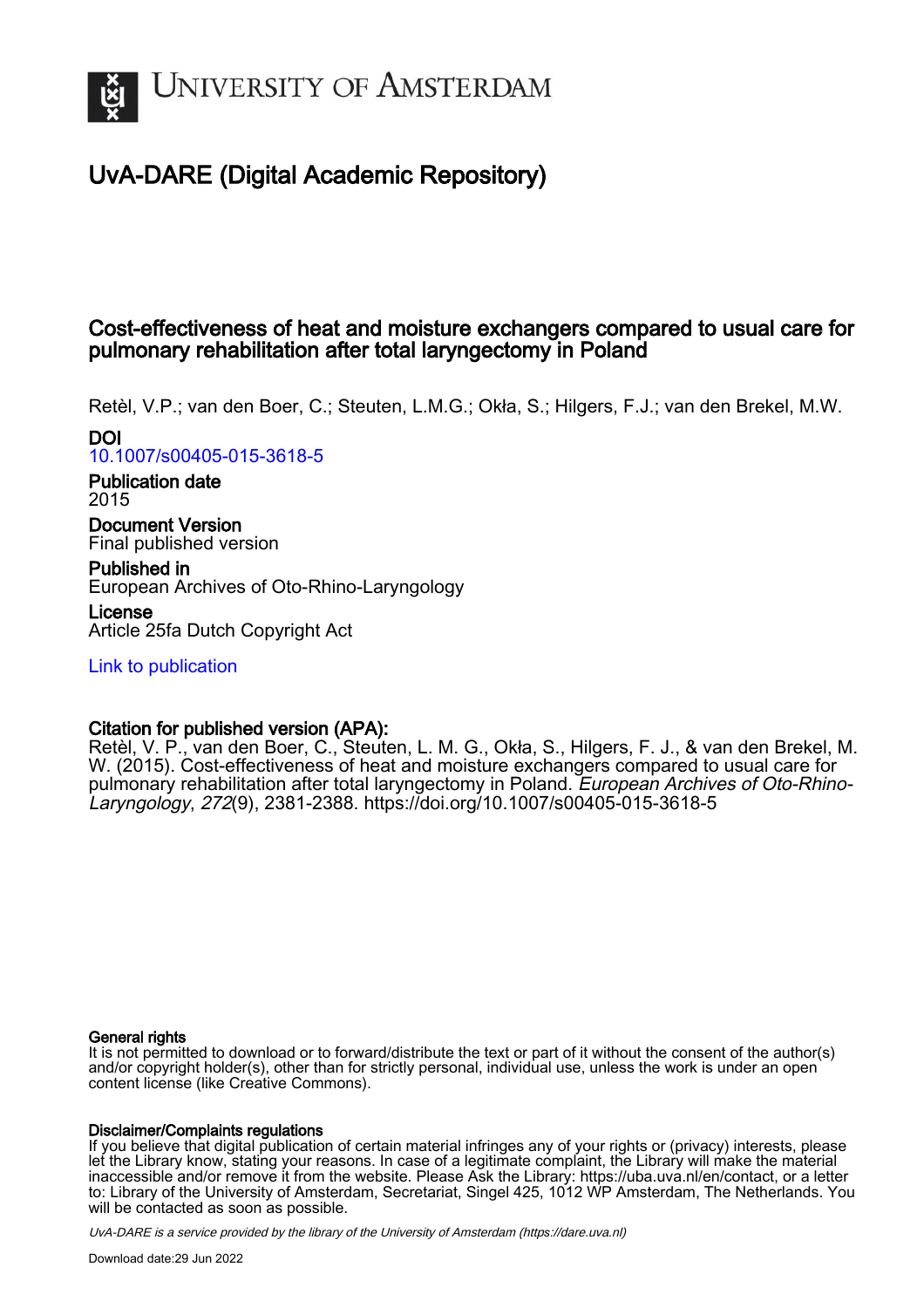LARYNGOLOGY



## Cost-effectiveness of heat and moisture exchangers compared to usual care for pulmonary rehabilitation after total laryngectomy in Poland

Valesca P. Retèl<sup>1,2</sup> · Cindy van den Boer<sup>3</sup> · Lotte M. G. Steuten<sup>4</sup> · Sławomir Okła<sup>5</sup> · Frans J. Hilgers<sup>3,6</sup> · Michiel W. van den Brekel<sup>3,6,7</sup>

Received: 19 December 2014 / Accepted: 25 March 2015 / Published online: 2 April 2015 - Springer-Verlag Berlin Heidelberg 2015

Abstract The beneficial physical and psychosocial effects of heat and moisture exchangers (HMEs) for pulmonary rehabilitation of laryngectomy patients are well evidenced. However, cost-effectiveness in terms of costs per additional quality-adjusted life years (QALYs) has not yet been investigated. Therefore, a model-based cost-effectiveness analysis of using HMEs versus usual care (UC) (including stoma covers, suction system and/or external humidifier) for patients after laryngectomy was performed. Primary outcomes were costs, QALYs and incremental cost-effectiveness ratio (ICER). Secondary outcomes were pulmonary infections, and sleeping problems. The analysis was performed from a health care perspective of Poland, using a time horizon of 10 years and cycle length of 1 year. Transition probabilities were derived from various sources, amongst others a Polish randomized clinical trial. Quality of life data was derived from an Italian study on similar

**Electronic supplementary material** The online version of this rehabilitation article (doi:[10.1007/s00405-015-3618-5\)](http://dx.doi.org/10.1007/s00405-015-3618-5) contains supplementary material, which is available to authorized users.

- <sup>1</sup> Department of Psychosocial Research and Epidemiology, Netherlands Cancer Institute-Antoni van Leeuwenhoek (NKI-AVL), Plesmanlaan 121, 1066 CX Amsterdam, The Netherlands
- <sup>2</sup> Atos Medical AB, P.O. Box 183, 24222 Hörby, Sweden
- <sup>3</sup> Department of Head and Neck Oncology and Surgery, Netherlands Cancer Institute-Antoni van Leeuwenhoek (NKI-AVL), Plesmanlaan 121, 1066 CX Amsterdam, The Netherlands
- <sup>4</sup> Fred Hutchinson Cancer Research Center, 1100 Fairview Avenue North, P.O. Box 19024, Seattle, WA 98109-1024, USA

patients. Data on frequencies and mortality-related tracheobronchitis and/or pneumonia were derived from a Europe-wide survey amongst head and neck cancer experts. Substantial differences in quality-adjusted survival between the use of HMEs (3.63 QALYs) versus UC (2.95 QALYs) were observed. Total health care costs/patient were 39,553 PLN (9465 Euro) for the HME strategy and 4889 PLN (1168 Euro) for the UC strategy. HME use resulted in fewer pulmonary infections, and less sleeping problems. We could conclude that given the Polish threshold of 99,000 PLN/QALY, using HMEs is cost-effective compared to UC, resulting in 51,326 PLN/QALY (12,264 Euro/QALY) gained for patients after total laryngectomy. For the hospital period alone (2 weeks), HMEs were cost-saving: less costly and more effective.

Keywords Heat and moisture exchanger (HME) - Laryngectomy - Cost-effectiveness analysis - Pulmonary

- <sup>5</sup> Department of Otolaryngology and Head and Neck Surgery, Regional Cancer Center, ul. Artwińskiego 3, 25-734 Kielce, Poland
- Institute of Phonetic Sciences/ACLC, University of Amsterdam, Spuistraat 210, 1012 VT Amsterdam, The Netherlands
- Department of Oral-Maxillofacial Surgery, Academic Medical Center, University of Amsterdam, Meibergdreef 9, 1105 AZ Amsterdam, The Netherlands

 $\boxtimes$  Valesca P. Retèl v.retel@nki.nl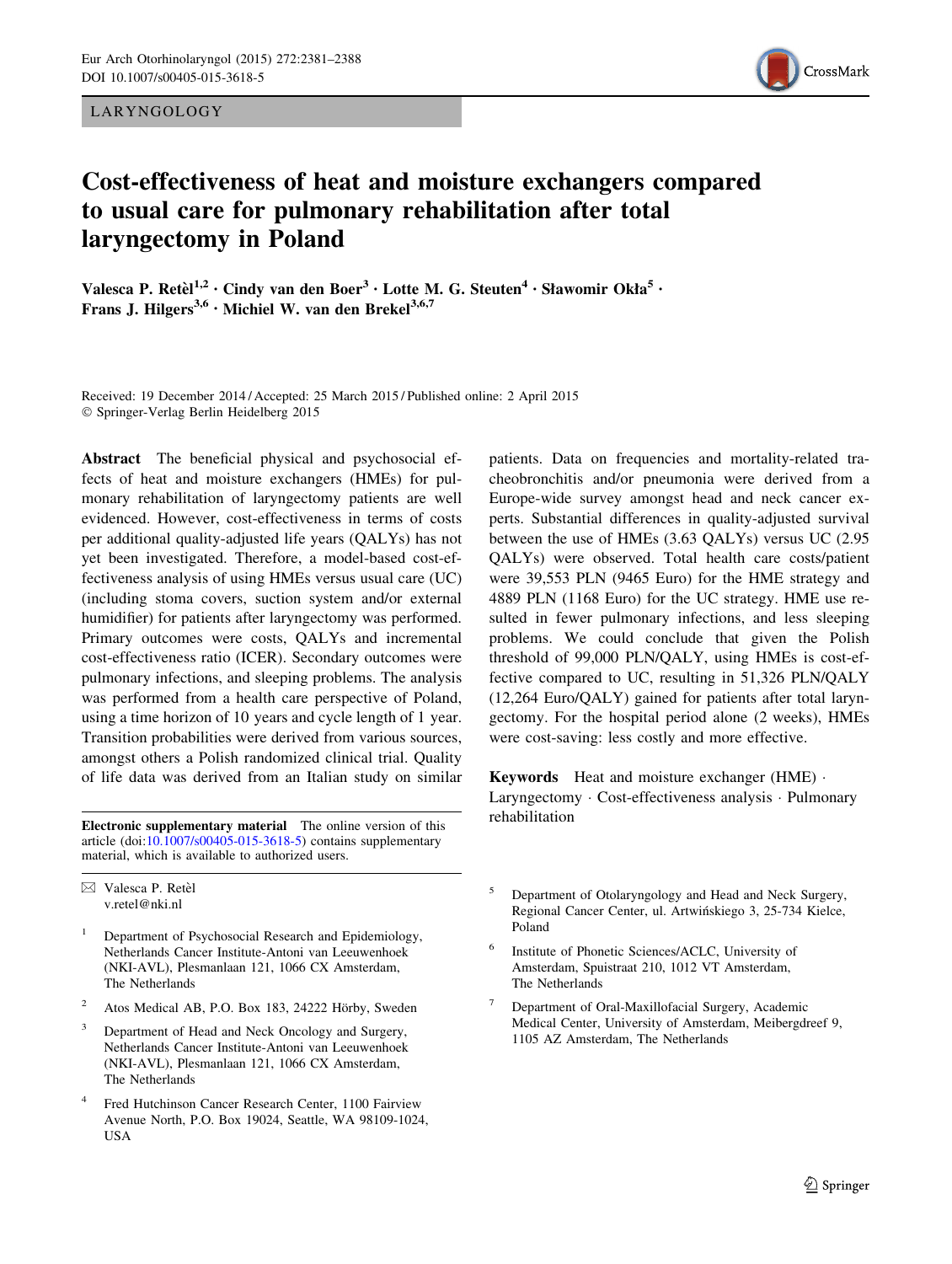#### Introduction

The incidence of larynx cancer for men and women in Poland was around 2700 in 2012, and the mortality rate was 6.5 per 100,000 [\[1](#page-8-0)]. For many years, total laryngectomy (TLE) has been the standard of surgical treatment for advanced stage of laryngeal carcinoma [[2\]](#page-8-0).

It has been proven in many studies that a TLE, besides having an impact on voice and speech, has major pulmonary and other physical and psychosocial consequences [\[3–6](#page-8-0)]. Due to the disconnection of the lower and upper airways, the conditioning of inhaled air, for example, warming, humidifying and filtering is no longer possible. Significantly colder and dryer air will thus enter the trachea and bronchi, impacting mucociliary function and causing often-bothersome pulmonary problems [[4,](#page-8-0) [5](#page-8-0)]. These problems consist of excessive phlegm production, involuntary coughing, and increased need to clear the airway from mucus by forced expectoration. Clinical research has shown that these problems can cause pulmonary infections, negatively affect many health-related quality of life (HRQoL) aspects, and also negatively influence voice quality, irrespective of the mode of communication (prosthetic trachea-esophageal or esophageal voice) [\[3–7](#page-8-0)]. These pulmonary problems correlate, for example, significantly with voice quality and several aspects of daily living, including fatigue, sleep problems, social contacts and psychological distress [[3\]](#page-8-0). Although great progress has been achieved in the rehabilitation after laryngectomy, still a proportion of this population experience a long-term impact on HRQoL [[8\]](#page-8-0). As the changes in the pulmonary physiology occur immediately after the TLE, it has long been become common practice to provide extraneous airway humidification directly following the surgery.

Most clinicians are well aware of the necessity to compensate for the loss of the upper airway function. Already in 1990, the first heat and moisture exchanger (HME) for laryngectomized patients was introduced [[9](#page-8-0)]. The HMEs are applied to compensate for the lost functions of the upper airways, and have been found to diminish these symptoms and improve the HRQoL significantly [[7,](#page-8-0) [10](#page-8-0)]. The specific HME evaluated in this study was proved clinically effective in several prospective studies in different countries and climates [[11,](#page-8-0) [12](#page-8-0)] and has a positive effect on intra-tracheal temperature and humidity, and improvement of pulmonary function [\[10](#page-8-0)]. Initially the use of HME typically started several weeks to months after the TLE, but in recent years, evidenced by a randomized controlled trial, it has become increasingly common to start HME use immediately post-surgery and forego the use of external humidification systems [[13\]](#page-8-0).

## Today, little is known about the costs and benefits of using HMEs compared to usual care (UC) for pulmonary rehabilitation after TLE. Though some studies do have additional information on costs [\[13](#page-8-0), [14](#page-8-0)], a formal costeffectiveness analysis has not yet been performed. The aim of the present study was to analyze the incremental costeffectiveness for using HMEs compared to UC (stoma covers, suction systems and/or external humidifiers) for patients, who underwent TLE in Poland. Such information may help in taking reimbursement decisions concerning HMEs.

#### Methods

#### Model description

A Markov decision model was developed to compare two strategies: UC and using HME. The model was constructed with three mutually exclusive health states: ''complete remission", "recurrent cancer" and "death" (death of cancer or other causes) (see Fig. [1\)](#page-3-0). A disease model was chosen, in which several parameters were incorporated, such as pulmonary infection, tube feeding and sleeping problems. The study adopted a health care perspective from Poland, a time horizon of 10 years and cycle length of 1 year. The model simulated the course of events in a hypothetical cohort of 1000 patients with an average age of 65 years with larynx cancer who underwent TLE. The analyses are performed according to the guidelines of conducting Health Technology Assessment in Poland from the Agency for Health Technology Assessment (AOTM) [[15\]](#page-8-0) and reported following the CHEERS guideline [\[16](#page-8-0)].

#### Probabilities

To investigate the cost-effectiveness of using HMEs compared to UC for pulmonary rehabilitation after TLE, probabilities concerning sleeping problems and the usage of sleeping medication of a recent randomized clinical trial reported by Bien and colleagues in Poland were used [\[17](#page-8-0)]. Survival probabilities were based on the literature [\[18–20](#page-8-0)]. Progression of the cancer and probabilities for progression of cancer were assumed to be equal for the two strategies, except for the occurrence of tracheobronchitis and/or pneumonia. The probability of tracheobronchitis and/or pneumonia (further called pulmonary infection) and related mortality was derived from a European-wide survey [\[21](#page-8-0)]. The findings of the survey were in accordance to literature  $[6, 20, 22, 23]$  $[6, 20, 22, 23]$  $[6, 20, 22, 23]$  $[6, 20, 22, 23]$  $[6, 20, 22, 23]$  $[6, 20, 22, 23]$  $[6, 20, 22, 23]$ . UC in Poland during the direct postoperative period can be divergent; hospitals may use stoma covers, suction systems, external humidifier or nothing. A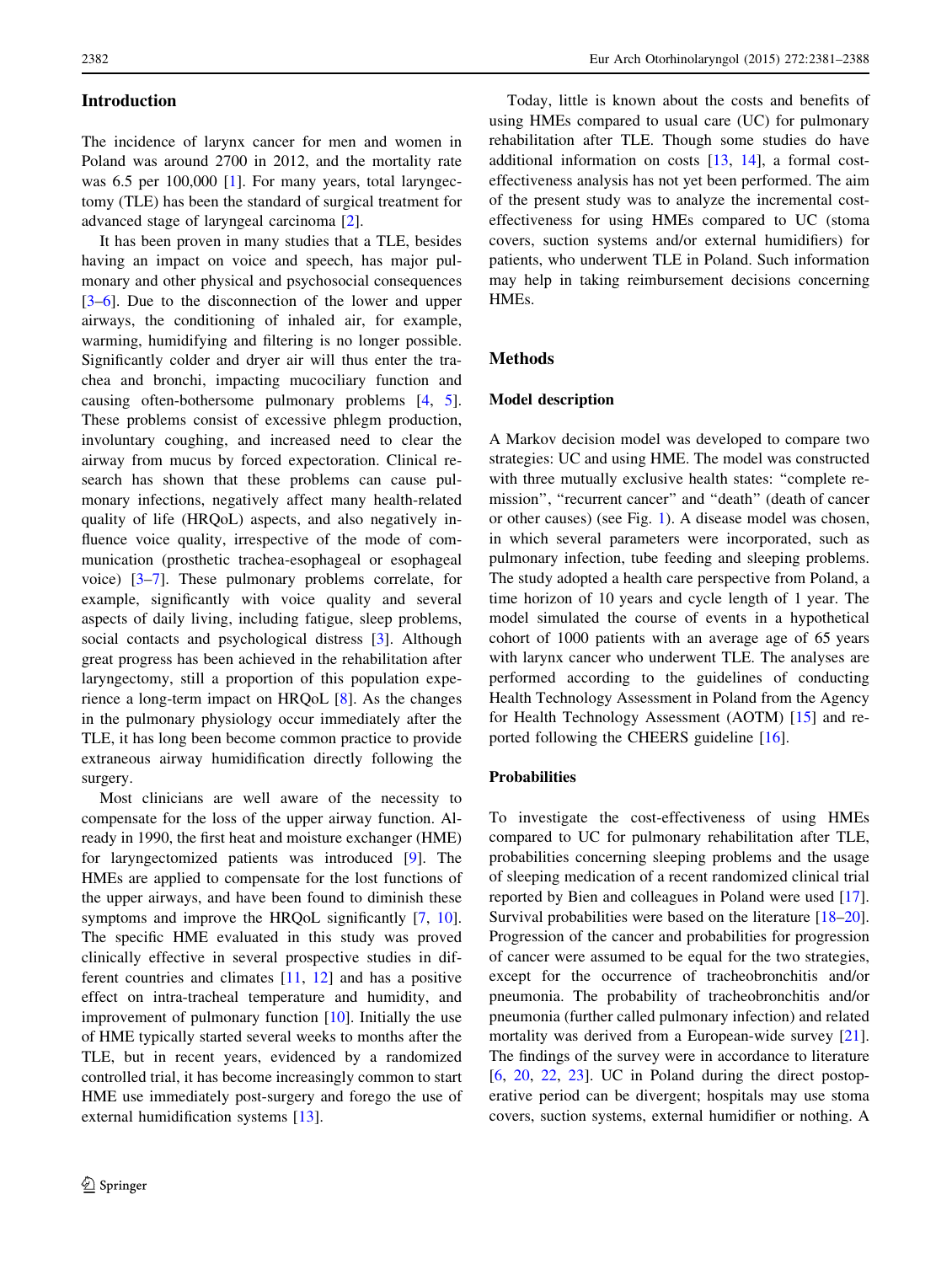<span id="page-3-0"></span>

range of possibilities is taken into account in the model. In the time period after hospitalization for the TLE, the patients are assumed to commonly use either a stoma cover or nothing when discharged to their homes (personal communication by Polish health care providers).

#### **Costs**

The costs were calculated after total laryngectomy, and excluding palliative costs, because these were assumed to be equal for both groups. The costs of the health state ''complete remission'' including medication, hospitalization, stoma covers and saline were based on data derived from several hospitals in different regions in Poland, using questionnaires (personal communication, see Supplementary Appendix). The content of UC can be very diverse, as not every country uses the same devices or equipment in the hospital setting or at home. The average annual costs of the HME package were provided by Atos Medical AB; Sweden. The average costs are based on estimated use of one HME cassette per day, one adhesive per 1.5 day, and 2 laryngectomy tubes or stoma buttons per year. All costs were expressed in new Polish Zloty (PLN), with the mean value of year 2012 (Table [1](#page-4-0)).

#### Health effects

Health-related quality of life was modeled by assigning utilities to the different health states. The utilities are expressed in quality-adjusted life years (QALYs). The QALY is a measure of disease burden, including both the quality and the quantity of life lived, where a correction factor is multiplied to the additional life years lived. The utilities regarding UC versus HME use were based on EuroQol 5D-5L (available at [http://www.euroqol.com\)](http://www.euroqol.com) [\[24](#page-8-0)] data derived from an HME versus non-HME study in Italy. This study has a time-series design, where all patients did not use an HME at the beginning of the study, and finally 38 patients ended the study using an HME regularly [\[25](#page-8-0)]. A QALY ''weight'' was applied for sleeping problems, as measured in the study of Bien et al. [\[17](#page-8-0)], by converting a 4-point Likert scale of questions regarding sleeping problems from a scale of 0–10 (by multiplying ''most of the time'' with 0, "a lot of the time" with 0.33, "time to time, occasionally" with 0.66 and "not at all" with [1](#page-4-0); see Tables  $1, 2$  $1, 2$ ).

#### Uncertainty analysis

The model was programmed in Microsoft Excel (Microsoft, Redmond, WA, USA) and the robustness of the model was tested by changes of several parameters using various sensitivity analyses. Future costs and effects were discounted to their present value by a rate of 3.5 % for both, according to European guidelines [[26](#page-8-0)]. Incremental cost-effectiveness ratios (ICERS) were calculated by dividing the incremental costs by incremental quality-adjusted life years (QALYs). Uncertainty in the input parameters was handled probabilistically, by assigning distributions to parameters (Table [1\)](#page-4-0) [\[27](#page-8-0)]. Parameter values were drawn at random from the assigned distributions, using Monte Carlo simulation with 5000 iterations. The results of the simulation of the hypothetical cohort of 1000 patients are illustrated in a cost-effectiveness (CE) plane, each quadrant indicates whether a strategy is more or less expensive and more or less effective [\[28](#page-8-0)]. To show decision uncertainty, cost-effectiveness acceptability curves (CEACs) are presented. CEACs show the probability that a pathway has the highest net monetary benefit, and thus is deemed cost-effective, given different cost per QALY ratios.

#### Threshold

Whether a strategy is deemed efficient depends on how much society is willing to pay for a gain in effect (the maximum willingness to pay for one QALY), which is referred to as the ceiling ratio or threshold [\[28](#page-8-0)]. In Europe, several countries have an established range of ceiling ratios based on the societal willingness to pay for one QALY. In Poland, such a range does not formally exist. For such case,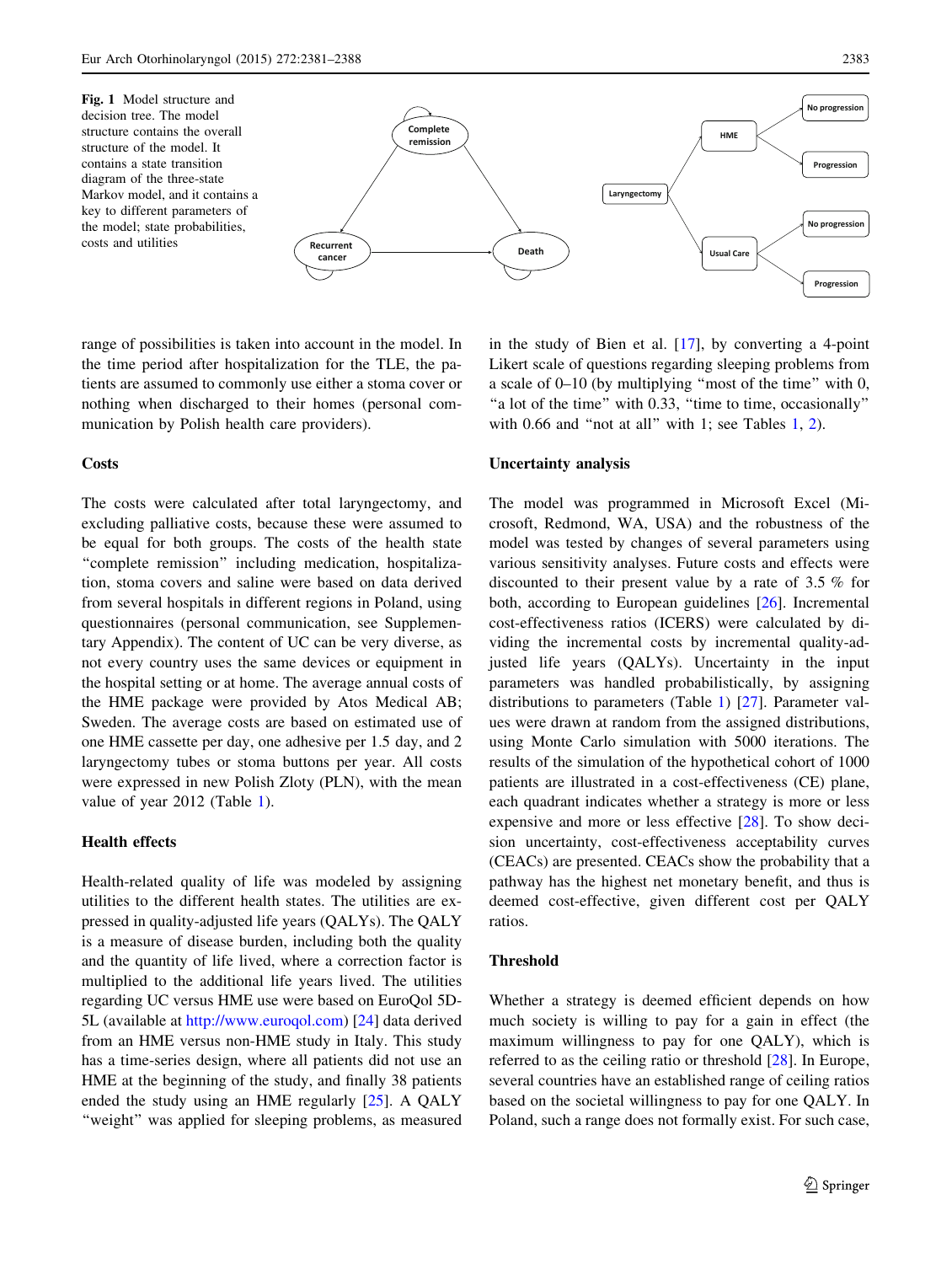<span id="page-4-0"></span>Table 1 Base case input per year

| Parameters                            |                 | Mean             | <b>SE</b>    | Units                 | Distribution       | Source             |
|---------------------------------------|-----------------|------------------|--------------|-----------------------|--------------------|--------------------|
| Survival probabilities                |                 |                  |              |                       |                    |                    |
| DFS to DFS                            |                 | 0.763            | 0.030        |                       | Beta               | $[18]$             |
| DFS to DM                             |                 | 0.196            | 0.030        | 13/73                 | Beta               | $\lceil 18 \rceil$ |
| DFS to Death                          |                 | 0.041            | 0.030        | 3/73                  | <b>B</b> eta       | $[18]$             |
| DM to DM                              |                 | 0.804            | 0.030        |                       | Beta               | $[18]$             |
| DM to Death                           |                 | 0.196            | 0.030        | 13/73                 | Beta               | $[18]$             |
| Death                                 |                 | 1.000            |              |                       |                    |                    |
| Mort. related pulmonary infection UC  |                 | 0.015            | 0.001        | 4.1/24.47/11          | Beta               | $\lceil 21 \rceil$ |
| Mort. related pulmonary infection HME | 0.005           | 0.001            | 3.7/74.48/11 | Beta                  | $[21]$             |                    |
| Probabilities                         |                 |                  |              |                       |                    |                    |
| Pulmonary infection UC                | 0.285           | 0.120            | 6.79/24.47   | Beta                  | $\lceil 21 \rceil$ |                    |
| Pulmonary infection HME               | 0.066           | 0.105            | 4.92/74.48   | Beta                  | $\left[21\right]$  |                    |
| Use of benzodiazepines UC             |                 | 0.275            | 0.030        | 11/40                 | Beta               | $[17]$             |
| Use of benzodiazepines HME            |                 | 0.110            | 0.030        | 2/18                  | Beta               | $[17]$             |
| <b>Utilities</b>                      |                 |                  |              |                       |                    |                    |
| HME use                               |                 | 0.952            | 0.015        |                       | Beta               | $\lceil 25 \rceil$ |
| Usual care (UC)                       |                 | 0.830            | 0.015        |                       | <b>B</b> eta       | $[25]$             |
| Palliative period                     |                 | 0.500            | 0.015        |                       | Beta               | Assumption         |
|                                       | Mean<br>(Zloty) | (Euros)          | SЕ           | Lower/upper<br>$(\%)$ | Distribution       | Source             |
| Costs in PLN                          |                 |                  |              |                       |                    |                    |
| Pulmonary infection <sup>a</sup>      | 1,627           | (2564)           | 207.55       | $\pm 25$              | Gamma              | Hosp               |
| Including: 4 days<br>admission        | $4 \times 325$  | $(4 \times 575)$ | 41.45        | $\pm 25$              | Gamma              | Hosp               |
| Antibiotics <sup>b</sup>              | 49              | (85)             | 6.21         | $\pm 25$              | Gamma              | Hosp               |
| Outpatient clinic                     | 229             | (129)            | 29.15        | $\pm 25$              | Gamma              | Hosp               |
| Plain X-ray                           | 50              | (50)             | 6.38         | $\pm 25$              | Gamma              | Hosp               |
| Sleep medication <sup>c</sup>         | 128             | (672)            | 16.29        | $\pm 25$              | Gamma              | Hosp               |
| HME package <sup>d</sup>              | 13,966          | (5,575)          | 1,781        | $\pm 25$              | Gamma              | Atos<br>Med.       |
| Stoma cover <sup>e</sup>              | 228             | (365)            | 29.10        | $\pm 25$              | Gamma              | Hosp               |
| Suction system <sup>f</sup>           | 42              | (50)             | 5.34         | $\pm 25$              | Gamma              | Hosp               |
| Ultrasonic nebulizer-<br>hospital     | 832             | (2915)           | 106.14       | $\pm 25$              | Gamma              | Hosp               |
| Saline use at home <sup>g</sup>       | 785             | (2,035)          | 100.13       | $\pm 25$              | Gamma              | Hosp               |

Hosp: personal communication; data from several hospitals in different regions in Poland (see Supplementary Appendix), using questionnaires; Atos Medical: available at: <http://www.atosmedical.com>

SE standard error, HME heat and moisture exchanger, UC usual care, Mort. mortality, DFS disease-free survival, DM distant metastasis

<sup>a</sup> Including: 4 days of hospital admission, antibiotics, plain X-ray, outpatient clinic

<sup>b</sup> Antibiotics: Metromidazil; Cefalospomyn; Amoxiclavicaan; Zinnat 5–14 days

<sup>c</sup> Estazolan (noctal), estimation for daily consumption 0.20–0.50 PLN

<sup>d</sup> Including one HME cassette per day, one adhesive per 1–1.5 day, and 1 laryngectomy tube or stoma buttons per year

<sup>e</sup> Estimation 0.25-1 PLN/day;

<sup>f</sup> Container 7 PLN; Tubing 2,50 PLN/2 days; Suction tip 0,32 PLN approx. 6/day

<sup>g</sup> Sodium chloride ampules 9 mg/ml per 15 pieces (assumption 5 pieces per day)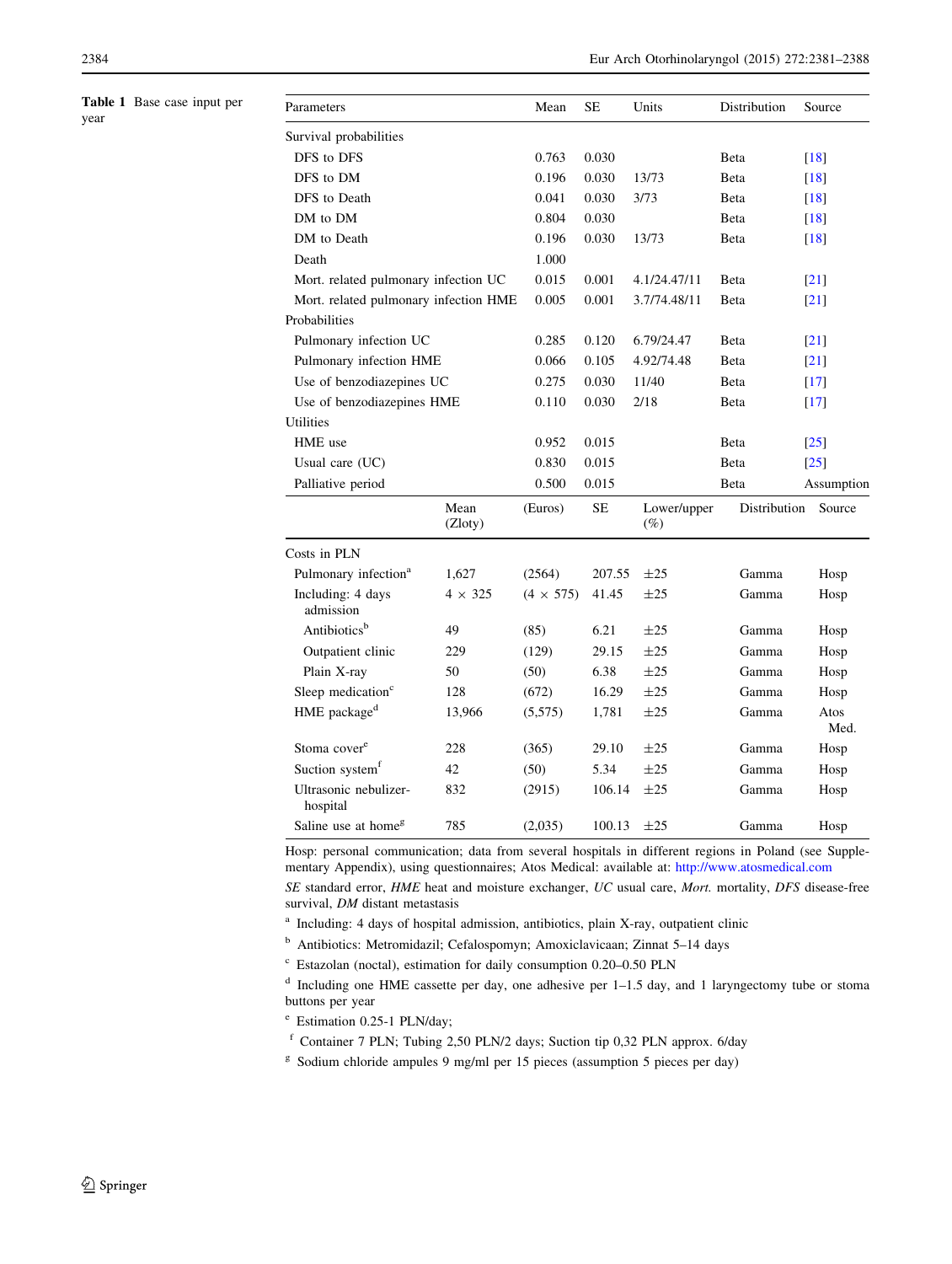<span id="page-5-0"></span>Table 2 Patient characteristics of the Italian study of the EuroQol-5D patients using UC versus HME

|                                       | $N = 38$       |
|---------------------------------------|----------------|
| Age (years)                           |                |
| Median (SD)                           | 69 (10.9)      |
| Range                                 | $41 - 88$      |
| <b>Sex</b>                            |                |
| Male                                  | 35             |
| Female                                | 3              |
| Time since laryngectomy (months)      |                |
| Median (SD)                           | 30(68)         |
| Range                                 | $4 - 305$      |
| Stage distribution (initial T status) |                |
| Ш                                     | 9              |
| IV                                    | 29             |
| Radiotherapy                          |                |
| N <sub>0</sub>                        | 8              |
| Postoperative                         | 28             |
| Pre-operative                         | $\overline{c}$ |
| EQ-5D                                 |                |
| Non-HME                               | 0.830          |
| <b>HME</b>                            | 0.952          |

the World Health Organization (WHO) has established a cost-effectiveness criterion indicating that a health care technology is cost-effective if the incremental cost-effectiveness ratio (ICER) is less than three times the per capita gross domestic product (GDP) for a given country [\[29](#page-8-0)]. Last GDP per capita has been announced by the President of Main Polish Office for Statistics (Główny Urząd Statystyczny) for the years 2007–2009 and equals 33,181 PLN, what means that  $3\times$ GDP per capita results in a ceiling ratio of  $3 \times 33,181$  is 99,543 PLN/QALY, according to the Agency for Health Technology Assessment in Poland (AOTM) [[15\]](#page-8-0).

#### Sensitivity analysis

Tree one-way sensitivity analyses were performed, to test the robustness of the model. First, the utility rate of pulmonary infection was changed from 0.50 to 0.70, because this was an assumption and could have impact on the results. Second, because Poland has no formal discount rates, the range on discount rates was changed from 1 to 5 % for costs and utilities. Third, we calculated the maximum HME package price for a ''less costly and more effective'' situation. Additionally, we calculated a two-way sensitivity analyses, combining variations on the HME package price (from 10,000 to 20,000 PLN) and the probability of pulmonary infection for the non-HME user group (from 0.15 to 0.32), based on the results of the European-wide survey

[\[30](#page-8-0)]. Finally, we estimated the ICER per payer for the period in the hospital (shorter time horizon; during 2 weeks), because during hospital admission, very different materials are used in the usual care group, such as the more expensive external humidifiers and suction [\[13](#page-8-0)].

#### Results

#### Mean results

Using HMEs resulted in fewer pulmonary infections (including less re-admissions), less sleeping problems (less use of medication), less or no use of external humidifiers in the hospital or stoma covers at home, and a higher quality of life and social life compared to usual care. The total 10-year health care costs per patient yielded 39,553 PLN for the HME strategy, and 4889 PLN for the UC strategy. (Table [3\)](#page-6-0) The QALYs amounted to 3.63 and 2.95, respectively. Compared to the UC strategy, the HME strategy resulted in 51,326 PLN/QALY (95 % CI 18,037–51,517) gained, and thus was found to be more costly, but more effective. The budget impact was the total costs for the HME strategy (39,553 PLN) multiplied by the target population (1500), 5.9 million PLN.

#### Uncertainty analysis

Figures [2](#page-6-0) and [3](#page-6-0) show that the HME group has a higher probability of being cost-effective compared to the UC group, as long as the willingness to pay threshold for 1 additional QALY is at least 51,000 PLN/QALY. At the prevailing threshold of 99,000 PLN/QALY the probability for HME being cost-effective compared to UC was 100 %.

#### Sensitivity analysis

The first sensitivity analysis using lower and higher utilities for pulmonary infection and the second sensitivity analysis regarding changing the discount rates did not have any significant effect of the results. Third, to derive a cost-saving result, the HME package costs had to be decreased to 2000 PLN per HME package. In the two-way analysis, the range of possible ICERs could be from 34,000 to 77,000 (See Table [4](#page-7-0)). All scenarios in the sensitivity analyses showed that the cost-effectiveness of the HME package remains, within a certain range of ICERs. For the hospital period alone (during 2 weeks), using HMEs was dominant: less costly, and more effective, compared to UC. For the period at home, the overall conclusion (HME being more effective but more costly) did not change.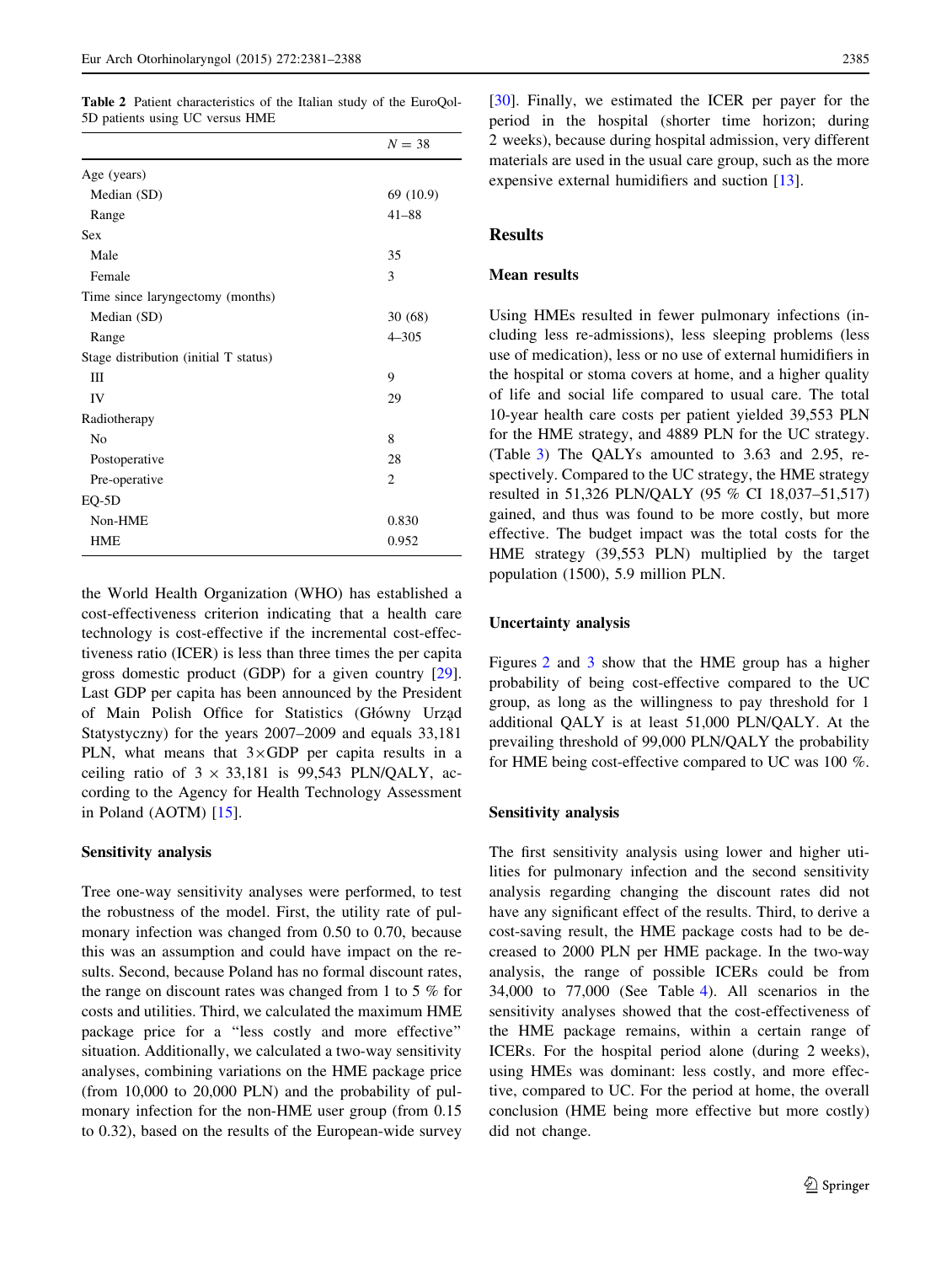| incremental costs and the incremental cost-effectiveness ratio (feeler) of the comparison occween OC and finite use |        |                   |                                       |                               |                            |  |  |
|---------------------------------------------------------------------------------------------------------------------|--------|-------------------|---------------------------------------|-------------------------------|----------------------------|--|--|
|                                                                                                                     | Costs  | OALY <sub>s</sub> | Incremental costs $(95\% \text{ CI})$ | Incremental OALYs $(95\%$ CI) | ICER cost/OALY $(95\%$ CI) |  |  |
| <b>HME</b>                                                                                                          | 39.553 | 3.63              | 34,664 (20,630–53,081)                | $0.68(0.45-0.95)$             | $51,326^a$ (18,037–51,517) |  |  |
| UC                                                                                                                  | 4889   | 2.95              |                                       |                               |                            |  |  |

<span id="page-6-0"></span>Table 3 Results of the base case and sensitivity analyses; incremental (difference) in life years (Lys), quality-adjusted life years (QALYs), and incremental costs and the incremental cost-effectiveness ratio (ICER) of the comparison between UC and HME use

The numbers might not add up to  $100\%$  because of rounding





## cost-effectiveness of the two alternatives for a range of values of thresholds (ceiling ratios, willingness to pay for one QALY)

Fig. 3 Cost-effectiveness Acceptability Curves (CEAC) presenting the probability of

#### Discussion

This is the first study investigating the cost-effectiveness of HME use versus UC. The results show that substantial differences occurred in QoL, in favor of HME use for pulmonary rehabilitation in laryngectomized patients. HME use resulted in 51,326 PLN/QALY gained and thus was found to be more costly, but more effective. Concluded, the HME group has a higher probability of being cost-effective compared to the UC group, as long as the willingness to pay threshold for 1 additional QALY is at least 51,326 PLN/QALY.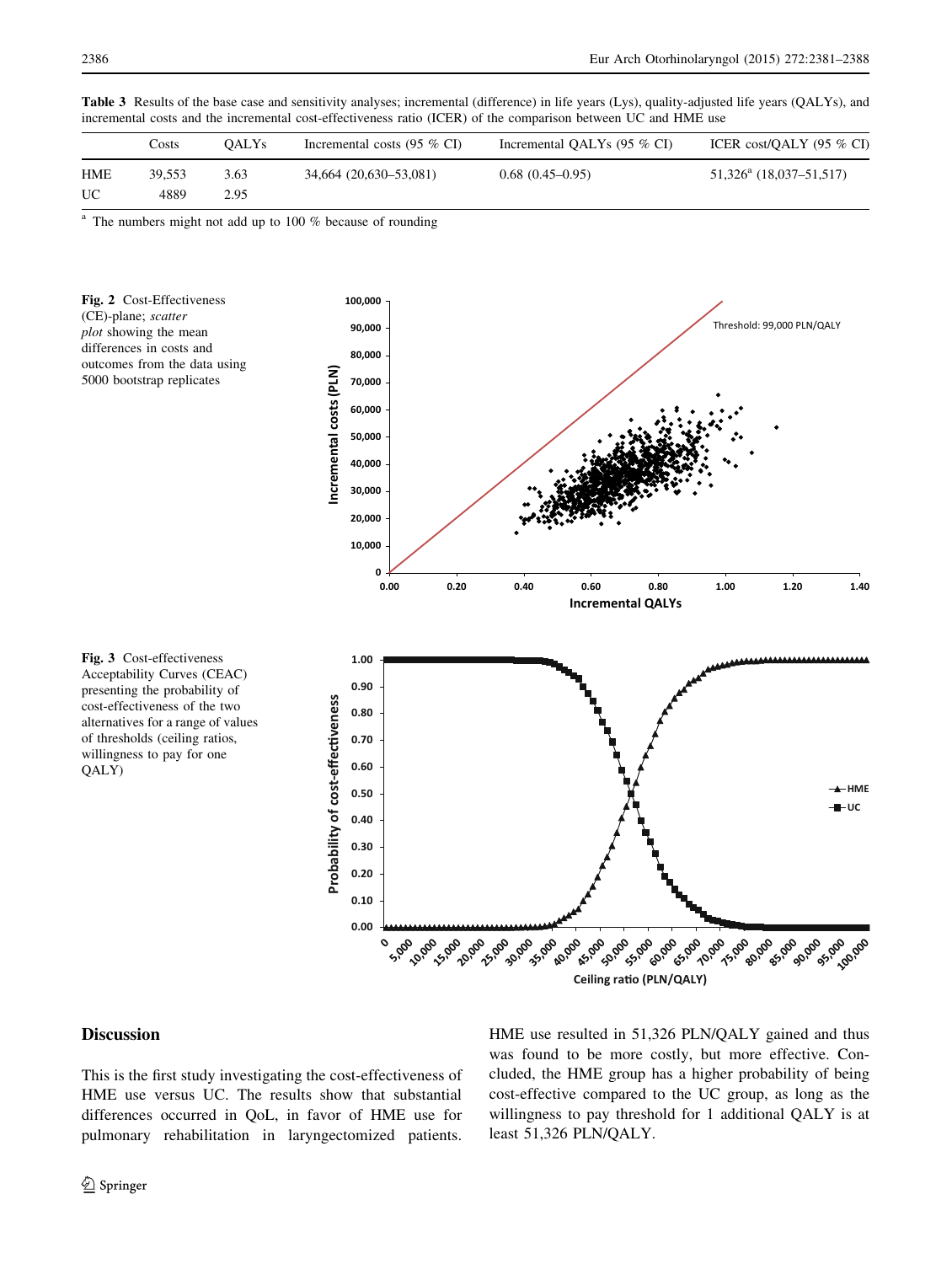<span id="page-7-0"></span>Table 4 Results of the cost/QALY in two-way sensitivity analysis; range of variables of utilities versus different HME tariffs versus different pneumonia probabilities for the HME strategy

| Tracheobronchitis and/or pneumonia<br>probabilities for non-HME | 0.15   | 0.28             | 0.32   |  |
|-----------------------------------------------------------------|--------|------------------|--------|--|
| HME tariffs in PLN                                              |        |                  |        |  |
| 10,000                                                          | 35,699 | 34,837           | 34.614 |  |
| 13.966                                                          | 52.188 | $51.326^{\rm a}$ | 51.103 |  |
| 20,000                                                          | 77,275 | 76.414           | 76,190 |  |
| $\sim$                                                          |        |                  |        |  |

<sup>a</sup> Base case

When only focusing on the admission period (2 weeks), the use of HMEs is even cost-saving; more effective and less costly. The cost savings by HME use are resulting from less sleeping problems, less admissions due to tracheobronchitis/pneumonia (pulmonary infections) and no use of external humidifier or saline during hospital admission compared to UC. QoL savings by HME use are resulting from less sleeping problems, less pulmonary infection events and a general higher QoL.

Factors influencing the results were the HME package, and the probability of pulmonary infections. The latter probability has an important impact on both costs and QoL, as already described in the literature [[3,](#page-8-0) [5\]](#page-8-0). Tracheostomized patients have been shown to have more respiratory tract infections than those without a tracheostoma, both in the hospital  $[22]$  $[22]$  and at home  $[23]$  $[23]$ . Since there is no scientific literature available of monitoring pulmonary infection rates and the correlation between pneumonia and mortality for laryngectomees with or without HMEs, first a retrospective chart review was conducted at the NKI-AVL as a part of this project. As this study was retrospective and from the beginning of the 1970, there was a documentation bias. Therefore, a survey amongst head and neck cancer clinicians in Europe was developed to test the expert opinion regarding the risk of pneumonia in the usual care group [\[30](#page-8-0)]. Because these data are not from the highest level of evidence, sensitivity analyses were performed. Based on the sensitivity analyses, where the probability of pneumonia was changed between 0.15 and 0.32, and the HME package from 10,000 PLN to 20,000 PLN, the ICER would then result between 34,000 and 77,000 PLN/QALY. Another point of attention would be the combination of the data from the Dutch and Polish population, which is not optimal. However, as we did not have the specific data in the Polish setting, the data of the Dutch population in the 1990s, in the early days of HME use, were in our opinion the best available option. An alternative solution to investigate the pulmonary infection rates between HME and non-HME users would have been a comparison between HME users from the NKI-AVL and non-HME users from another EU country where HME use is less common among

laryngectomized patients. However, this would also have its difficulties in the design, especially with regard to differences in treatment and lifestyle between the countries.

The QALY data were derived from an Italian study concerning the use of HME versus non-HME. The most optimal way is to derive also the QALYs in a Polish setting, but, unfortunately, these data were not available. The data from Italy are the best available data for now, for in the future it would be best to focus on local Polish data in further research.

Compliance with HME use was not incorporated in the analysis; this could have some impact on the results, on both costs and outcomes. Jones et al. stated in their article that the longer patients had had a tracheostoma without HME, the less likely they were able to use the high-resistant filter [\[6](#page-8-0)]. This could mean that the earlier start with HME, the higher the compliance can be. Bien et al. [\[17](#page-8-0)] showed data where the compliant users (24/7 use) did have more pulmonary benefits compared to the reduced compliant group. This is also likely because immediate postoperative HME use during the hospital stay has been shown to further increase compliance and to reduce and prevent the develop-ment of pulmonary problems significantly [[12,](#page-8-0) [13](#page-8-0), [31\]](#page-8-0).

The cost parameters in this study were modeled fixed. If we modeled them probabilistic, the probabilistic ICER was equal to the deterministic ICER (51,000 PLN/QALY). We realize that the content of UC, the costs and amounts are very country specific. As known from the literature, Polish hospital costs are relatively low compared to other countries, which could explain the rather high ICER [\[32](#page-8-0)]. If one beholds the costs of the HME package (13,000 PLN) versus costs for consequences, e.g., hospital admission for pneumonia (1500 PLN), this is almost a factor 10 difference. In, for example, the Netherlands, this difference is much smaller (2500 Euros for hospital admission and 5000 Euros for the HME package). This will lead to a much lower ICER. For the future, it is interesting to investigate this in more detail and in more countries, to see if this has any impact on the results.

Considering the limitations of the mainly retrospective nature of the current data in the analysis, compared with other studies, this is the first full cost-effectiveness analysis concerning HME use for laryngectomized patients. Other studies mentioning costs in this regard already are pointing out the importance of using HMEs versus usual care [[13,](#page-8-0) [14](#page-8-0)]. To conclude the current study, the use of HMEs for pulmonary rehabilitation after TLE in Poland is cost-effective compared to usual care. These results implicate for health policy decisions that HMEs should be considered for reimbursement in the Polish setting, as the ICER falls below the Polish threshold for new medical technologies.

Acknowledgments We would like to thank gratefully Prof. Ulf Persson, Professor in Health Economics at the Institute of Economic Research, School of Economics and Management, Lund University